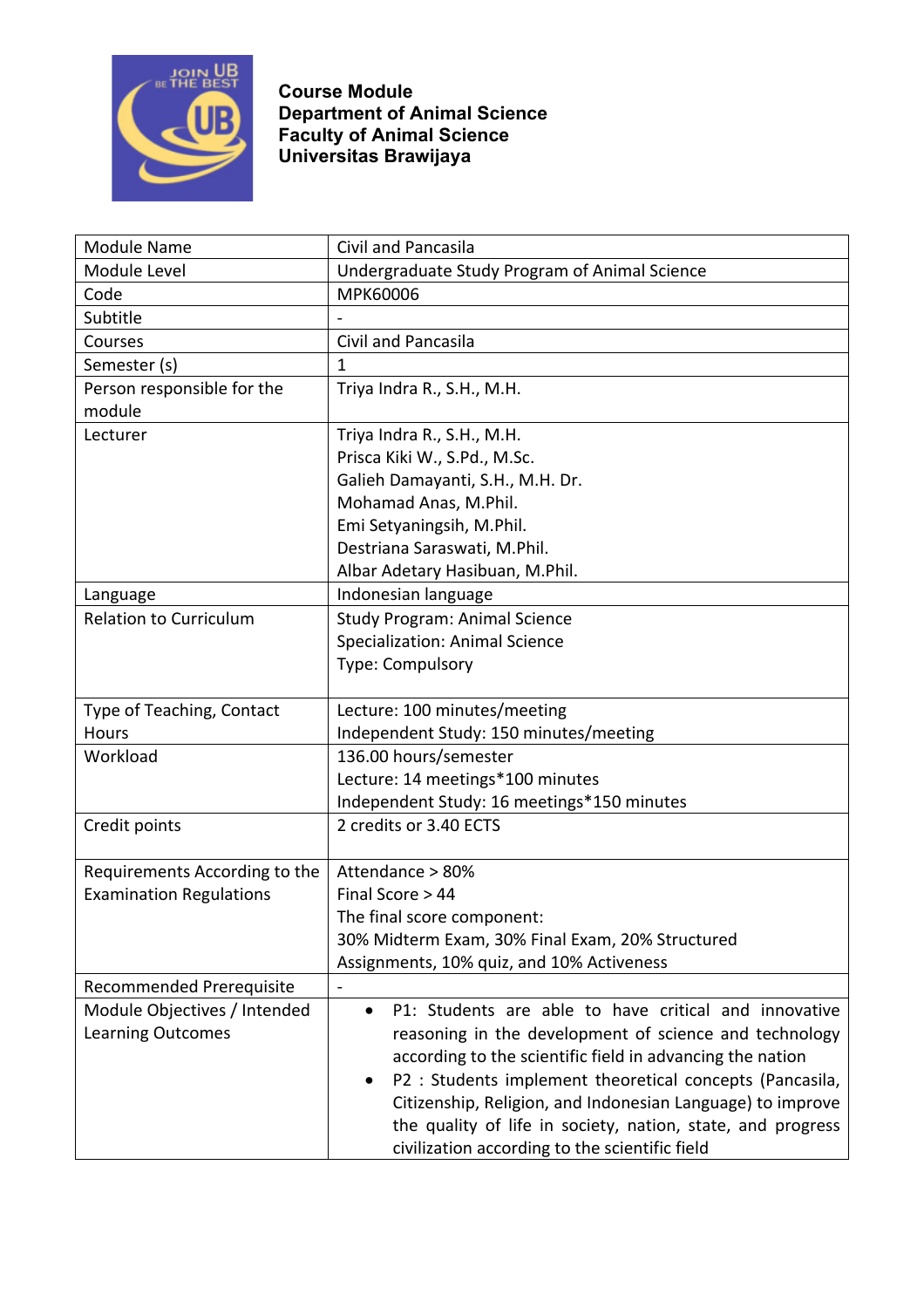

|                              | P3 :Students are able to build an attitude of mSpeaking<br>responsibility in the life of society, nation and state                     |
|------------------------------|----------------------------------------------------------------------------------------------------------------------------------------|
|                              | consistently                                                                                                                           |
|                              | P4 : Students are able to use critical and innovative                                                                                  |
|                              | reasoning to improve literacy skills                                                                                                   |
|                              | Objectives:                                                                                                                            |
|                              | Civil and Pancasila is a compulsory national subject included in the                                                                   |
|                              | personality development course (MPK) of Universitas Brawijaya                                                                          |
|                              | which functions as a student orientation in strengthening the                                                                          |
|                              | insight and spirit of nationality, democracy, legal awareness,<br>respect<br>for<br>diversity<br>and<br>participation<br>in<br>develop |
|                              | the nation.                                                                                                                            |
|                              | Knowledge:                                                                                                                             |
|                              | understand the essence of Civil and Pancasila in developing the                                                                        |
|                              | complete abilities of undergraduate or professional and linking the                                                                    |
|                              | values of Pancasila with the subject matter in the Civil and Pancasila                                                                 |
|                              | course                                                                                                                                 |
|                              | <b>Skills</b>                                                                                                                          |
|                              | Cognitive                                                                                                                              |
|                              | able to understand, identify, and defend national identity from                                                                        |
|                              | popular culture globalization,                                                                                                         |
|                              | Phsycomotoric                                                                                                                          |
|                              | able to examine Pancasila as the philosophical foundation of<br>Human Rights in the State of Indonesia and compromise between          |
|                              | rights and human obligations in the life of the nation                                                                                 |
|                              | Competences                                                                                                                            |
|                              | able to understand the concepts of geopolitics and geopolitics of                                                                      |
|                              | Indonesia, classify the potentials for the diversity of natural                                                                        |
|                              | resources and human resources in the concept of regional                                                                               |
|                              | autonomy based on the Archipelago's insight                                                                                            |
| Content                      | 1) Introduction and Urgency of Citizenship Education                                                                                   |
|                              | 2) Indonesian Nationals and Citizens                                                                                                   |
|                              | 3) Constitution and the 1945 Constitution of the Republic of<br>Indonesia                                                              |
|                              | 4) National Identity                                                                                                                   |
|                              | 5) Pancasila Democracy                                                                                                                 |
|                              | 6) Human Rights                                                                                                                        |
|                              | 7) Archipelago insight                                                                                                                 |
|                              | 8) National Resilience                                                                                                                 |
| <b>Study and Examination</b> | Examination requirements: A minimum attendance of 80% to                                                                               |
| Requirements and Forms of    | take the Final Exam                                                                                                                    |
| Examination                  | The forms of the test: Multiple Choices/Essay/Group                                                                                    |
|                              |                                                                                                                                        |